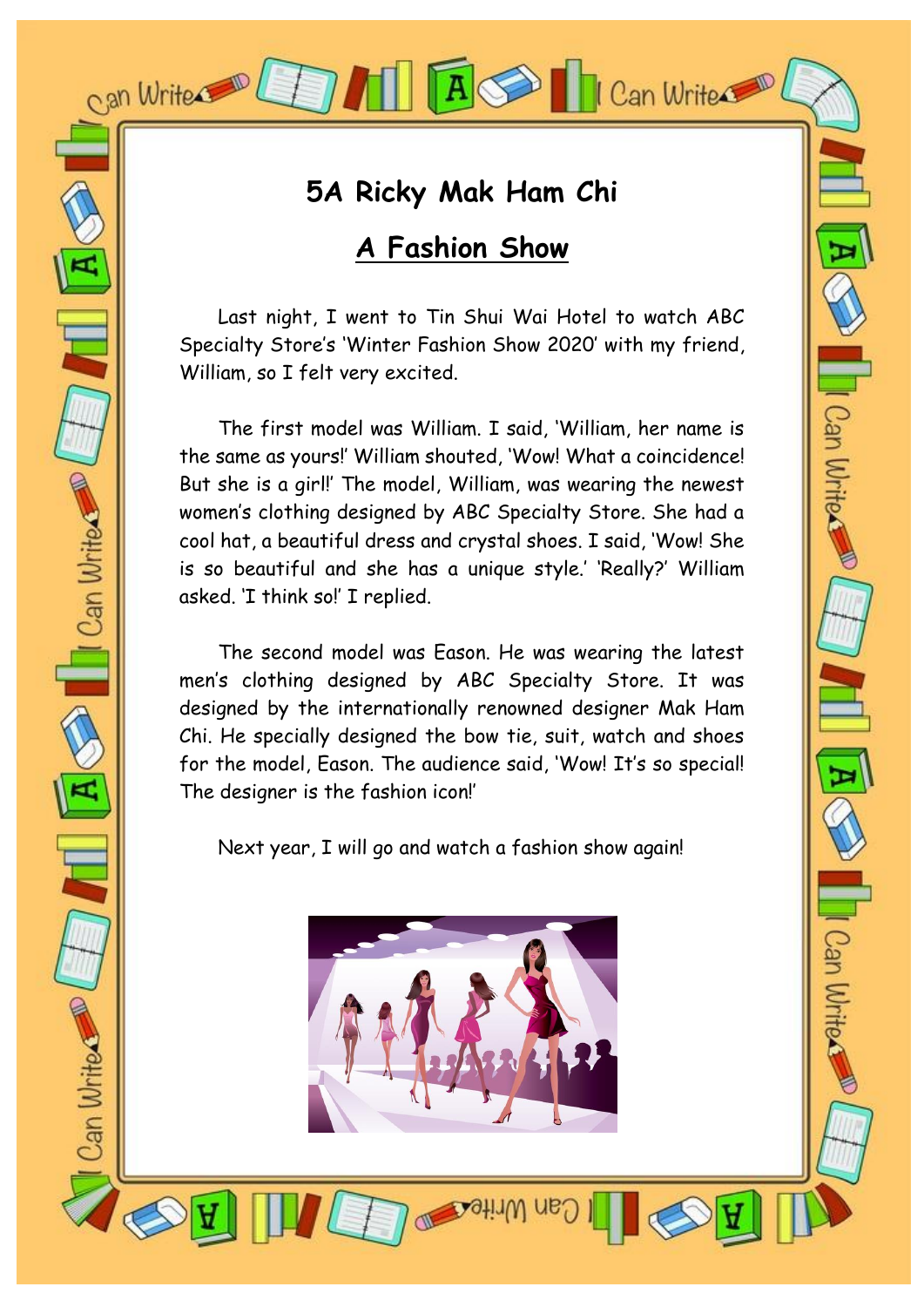# **5B Achilles Wong Ching Naam My School Picnic**

 $\vert A \vert$ 

Can Write

Can Write

Can Write

Can Write

 $\frac{1}{\sqrt{2}}$ 

 $\mathbf{A}$ 

Can Write

Last week, I went to Tai Mo Shan Country Park for a school picnic with my classmates and the teachers. We met in the playground and got on the school bus. I was very excited!

When we arrived at the country park, we started to make a fire for the barbecue. We brought a lot of things, including a lot of food, a bag of charcoal, three huge bottles of soft drinks and more! While we were waiting for the food, we played ball games, built a sandcastle and chatted with one another. We waited for a long time until finally, it was lunch time. There really was a lot of food on the table, including prawns, squid, crab, steak, chicken and sausages. Out of all of them, I liked the prawns best because they were very juicy!

At last, it was time for everyone to go home. We got on the school bus at 4p.m. and left school at 5p.m. I was extremely tired but I did not want to leave. Personally, I enjoyed the picnic very much and I hope I can come back again.

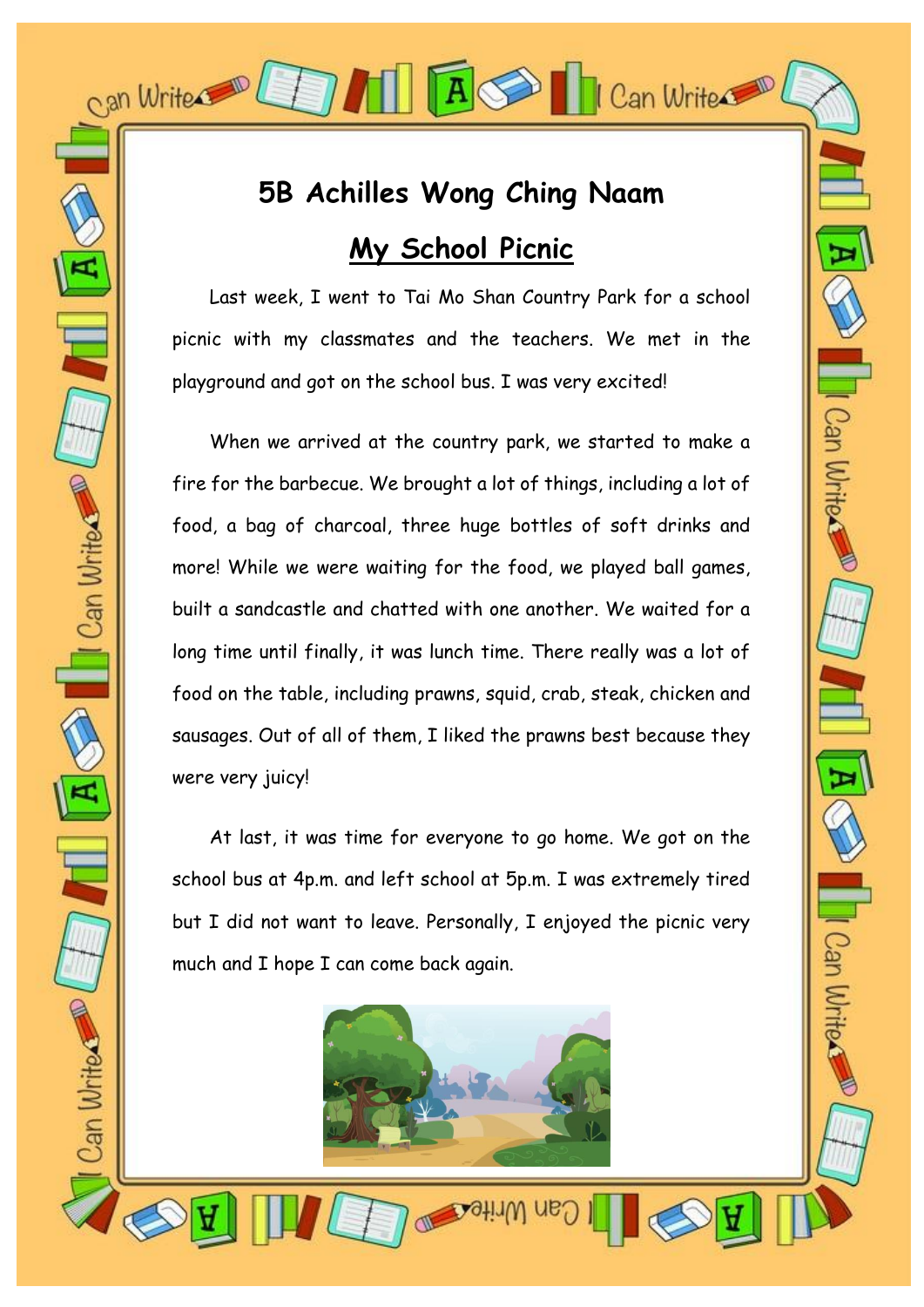## **5C Kelvin Mui Chun Lok At the Cinema**

 $\overline{A}$ 

Can Write

Can Write

**Ill** Can Write

Can Write

 In the morning, Anna and her dad were at ABC cinema. They wanted to watch 'The Lego Movie!', so they waited patiently to buy tickets. They were so happy.

 Anna and her dad saw a little boy cry and the other two boys were laughing at him. Anna said, 'Dad, let's help that boy!' Dad said, 'OK.'

 Then Anna asked, 'Hey, what are you doing?' The two boys felt ashamed and said sorry to Anna.

 After that, Anna picked up the balloon for the little boy. The little boy stopped crying. He said, 'Thank you!' The two boys said sorry to the little boy. Anna and her dad were so happy because they did something meaningful.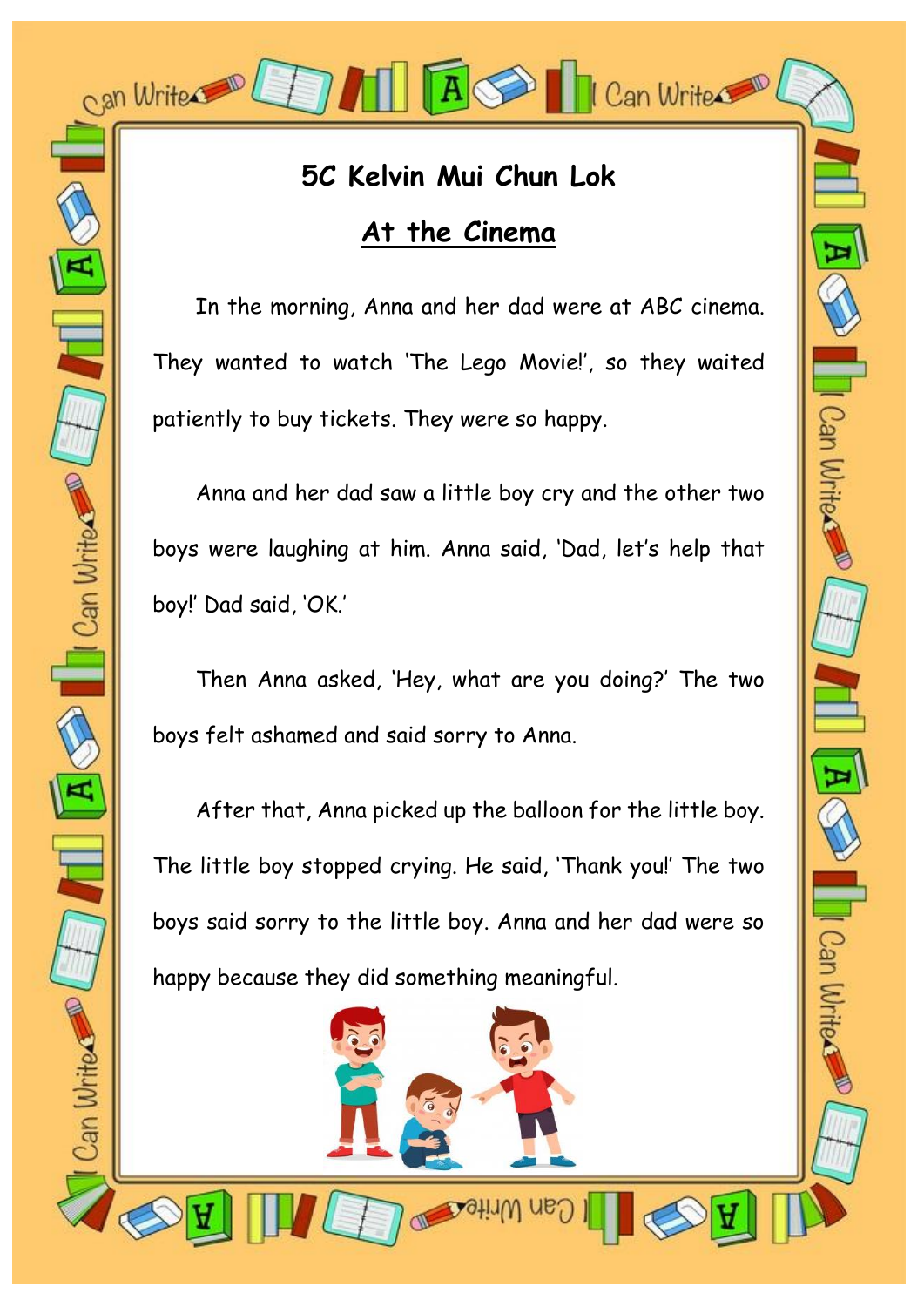## **5D Jason Peng Wing Chun**

 $|A|$ 

Can Write

Can Write.

### **Be a Good Child**

It is important for a child to behave well at home and in public places.

We should behave well at home. We should do our homework. We should keep our rooms tidy. We should treat our brothers and sisters well. We shouldn't shout at them. We shouldn't fight with them either. We should speak softly to our parents and be polite.

We should also behave well in public places. We shouldn't speak loudly in public places. We shouldn't eat noisily in restaurants. We should wait patiently at the bus stop. We should read quietly in the library.

When someone helps us, we should say thank you. When we hurt someone, we should say sorry and take care of him or her.